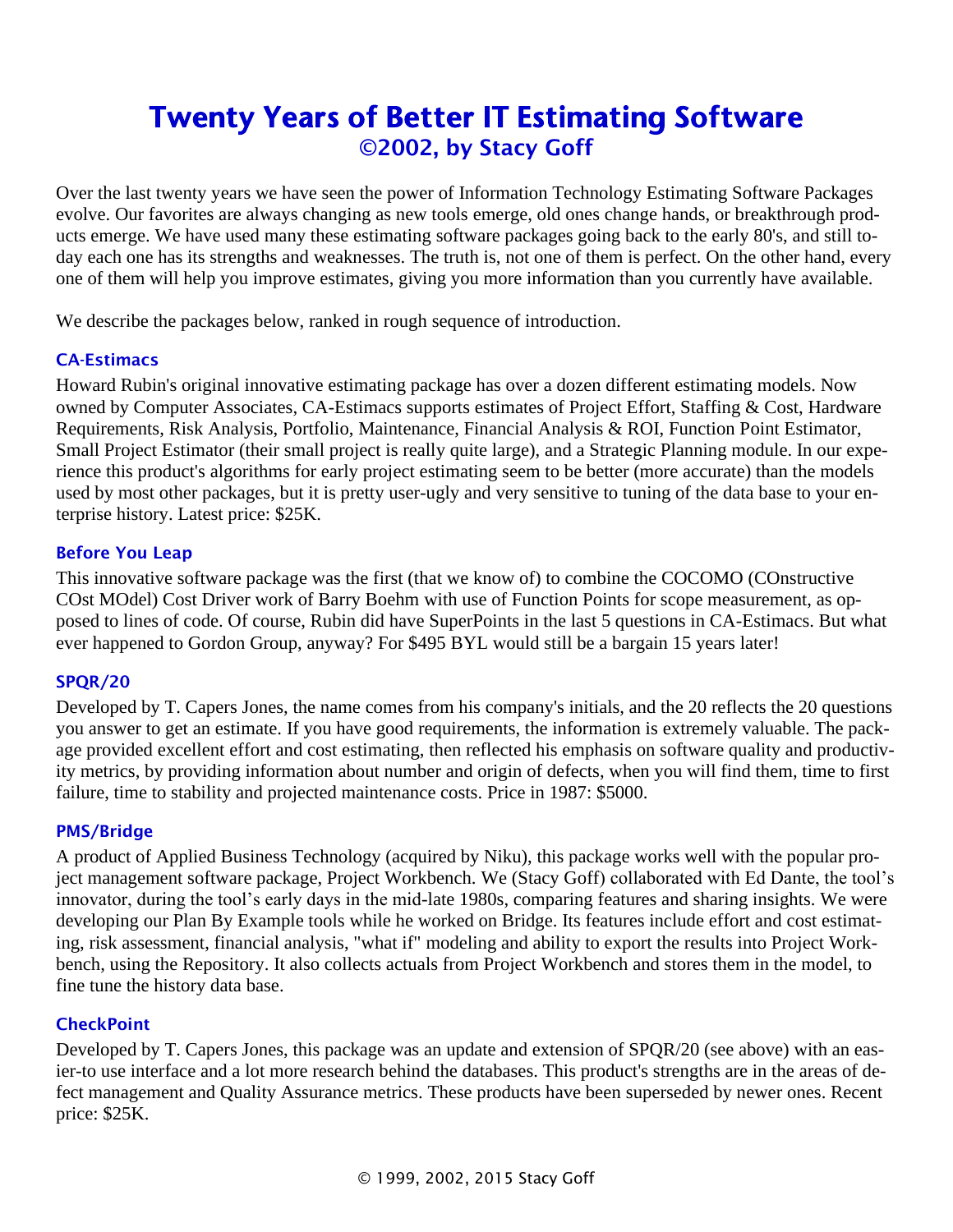## Estimate Professional

Developed by Steve McConnell (consultant and author, Rapid Development and others), and marketed by Software Productivity Center, Inc. This killer product has been one of our favorites for the last three years, and we recommend it often. Sporting many of the best features of the other software packages, Estimate Pro goes further than most. For example, you can select your project type, technology, language, and model alternative schedules. Wanna go real fast? A scatter-diagram shows the risk of aggressive schedules. A bargain at \$1K! Want a better bargain? At McConnell's website (construx.com), he offers a demo version. It doesn't sport as many features and the databases are not as up-to-date, but for free, it is enough to convince you to spring for the real thing.

#### Our Point of View

The information in the chart below is subjective, based on our evaluation of the features of different software products. We have included our Quest For Better Estimates (Quest) in the evaluation as a reference point, along with the commercial packages discussed earlier. Quest is a simple spreadsheet-based estimating model that incorporates Function Point and Application Point estimating (more relevant earlier in the project) together with COCOMO II factors to arrive at an effort estimate. We include Quest For Better Estimates*™* only for comparison purposes.

#### Evaluation of Software Packages

|                                  | <b>CA-Estimacs</b> | <b>BYL</b>       |                     |           |           | SPQR/20   PMS/Bridge   CheckPoint   Estimate Pro   Quest FBE |             |
|----------------------------------|--------------------|------------------|---------------------|-----------|-----------|--------------------------------------------------------------|-------------|
| <b>Extent of Functions</b>       | Excellent          | Good             | Very Good Very Good |           | Excellent | Very Good                                                    | Fair        |
| <b>Early Estimating Validity</b> | Good               | Fair             | Fair                | Fair      | Good      | Good                                                         | <b>Fair</b> |
| Special Features                 | Very Good          | Good             | Good                | Excellent | Excellent | Excellent                                                    | Fair        |
| Ease of Use                      | Fair               | Fair             | Good                | Very Good | Excellent | Very Good                                                    | <b>Good</b> |
| Interactive Help                 | Good               | Fair             | Poor                | Excellent | Very Good | Excellent                                                    | <b>Fair</b> |
| Usefulness of Reports            | Fair               | Good             | Good                | Very Good | Very Good | Very Good                                                    | <b>Fair</b> |
| Value (functions/price)          | Poor               | Excellent   Good |                     | Fair      | Fair      | Excellent                                                    | Excellent   |

#### Here's an explanation of the columns on the chart:

| Feature                          | Explanation                                                                                                                                  |
|----------------------------------|----------------------------------------------------------------------------------------------------------------------------------------------|
| <b>Extent of Functions</b>       | The number of useful functions for the estimator.                                                                                            |
| <b>Early Estimating Validity</b> | Accuracy and usefulness of the estimate before you define requirements.                                                                      |
| <b>Special Features</b>          | Presence of special, useful features; i.e., Project Export.                                                                                  |
| Ease of Use                      | The ease of developing an estimate, and modifying that estimate. Also reflects the ability to<br>develop and evaluate comparative estimates. |
| Interactive Help                 | The quality and ease of use of on-line help functions.                                                                                       |
| <b>Usefulness of Reports</b>     | The production, formatting and content of reports.                                                                                           |
| Value (functions/price)          | A subjective rating of the value of the product, given price, functions, and ease of use of those<br>functions.                              |

#### **Summary**

Your choice of an Estimating Software Package depends on the requirements of your projects. We'll repeat the statement made earlier: Any commercial package will give you more information than you currently have.